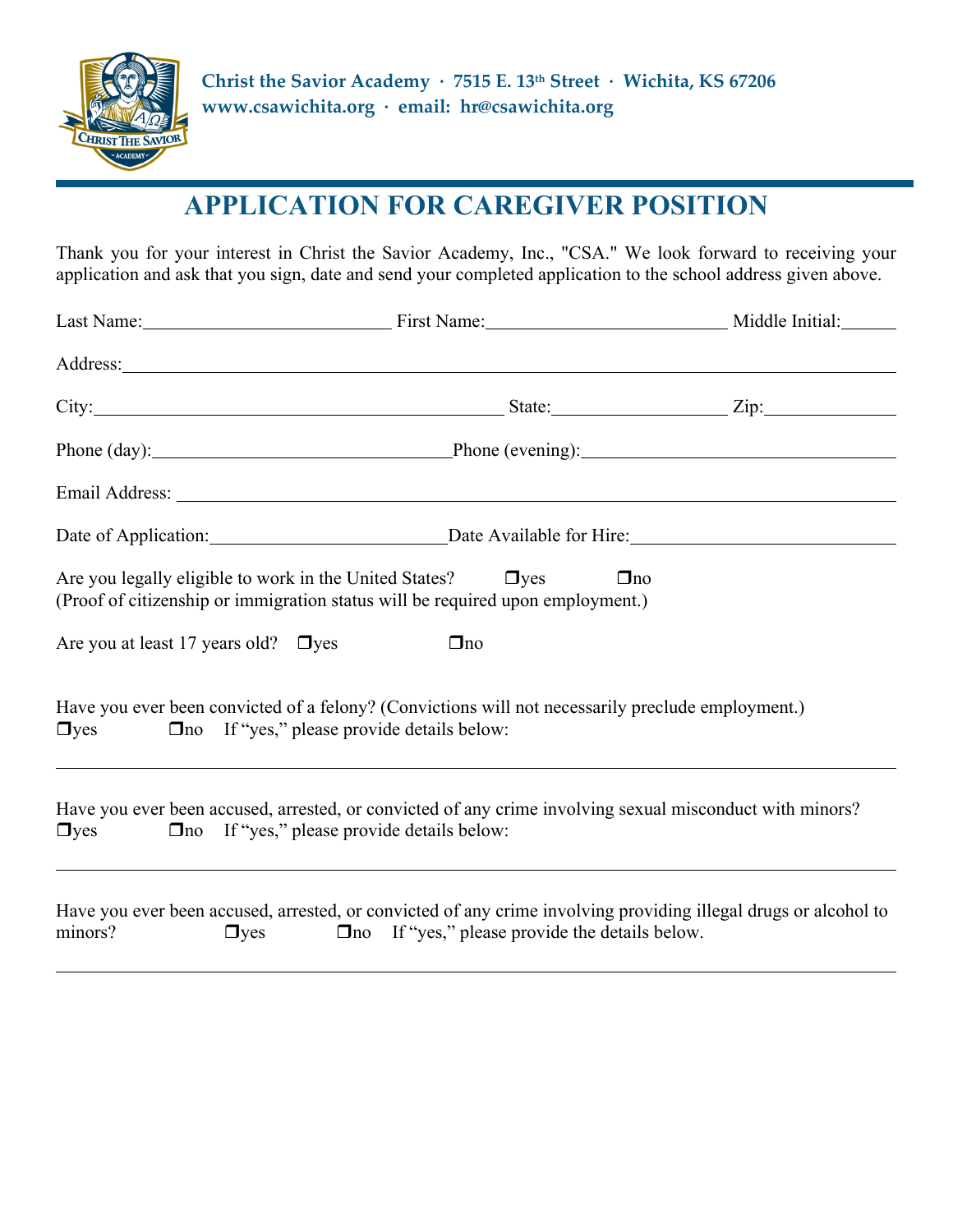## **I. Professional Qualifications:**

*Should you be offered a position, official copies of your college transcripts may be required to be submitted for inclusion in your personnel file.*

# **Education:** High School: Address: Dates: Did you graduate?  $YES \Box NO \Box$  Diploma: College: Address: Dates: Did you graduate? YES NO Degree: Other: Address: Dates: Did you graduate? YES NO Degree:

#### **Childcare/Teaching Experience:** (Please list most recent first.)

Total number of years of childcare experience:

| <b>Employer Name and Address</b> | Position, Duties, Skills: |        | Dates Employed<br>From:<br>To:<br>Pay Rate       |
|----------------------------------|---------------------------|--------|--------------------------------------------------|
|                                  | Supervisor:               | Phone: | \$                                               |
| <b>Employer Name and Address</b> | Position, Duties, Skills: |        | Dates Employed<br>From:<br>To:<br>Pay Rate<br>\$ |
|                                  | Supervisor:               | Phone: |                                                  |
| <b>Employer Name and Address</b> | Position, Duties, Skills: |        | Dates Employed<br>From:<br>To:<br>Pay Rate<br>\$ |
|                                  | Supervisor:               | Phone: |                                                  |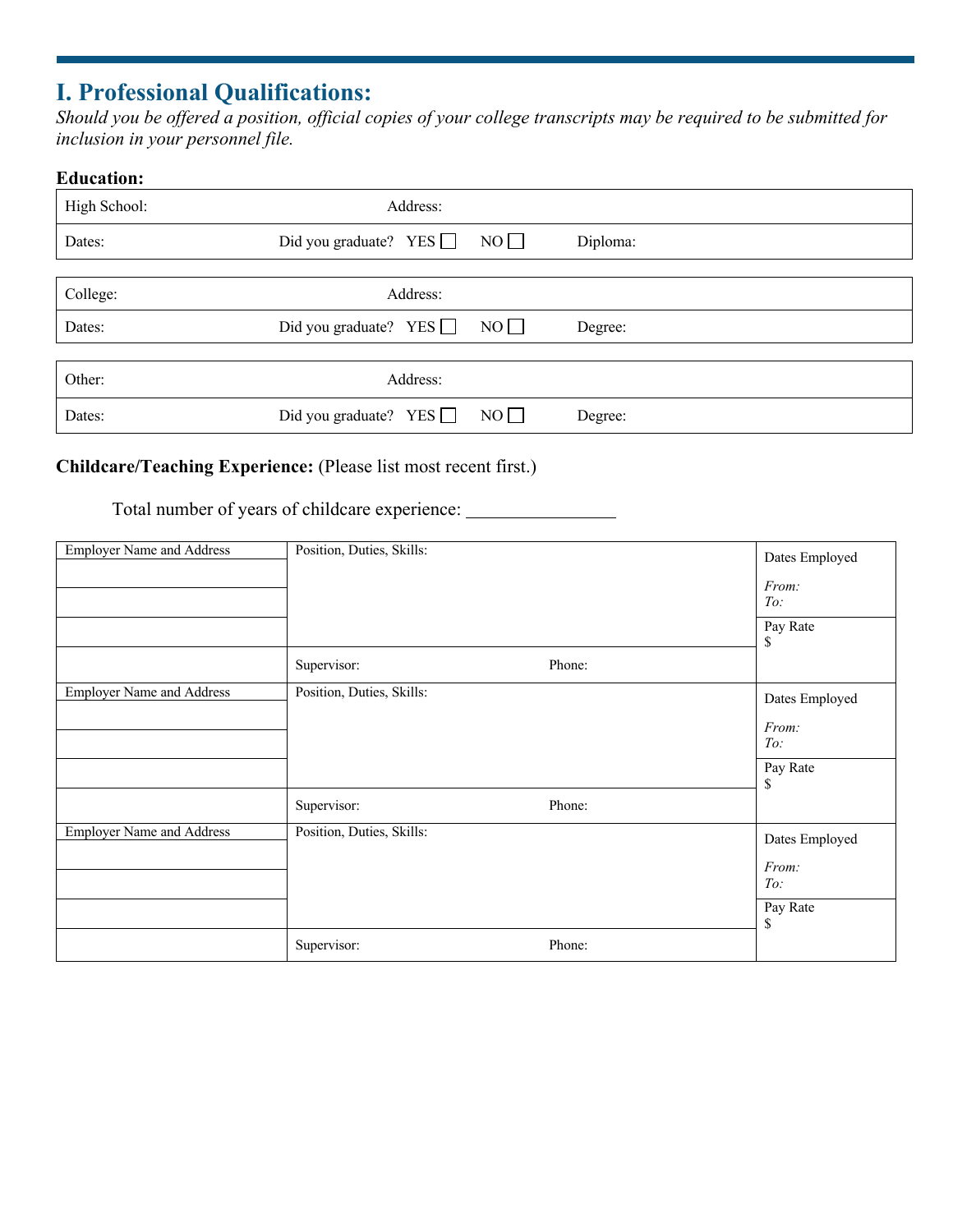### **II. References**

Please provide two personal references.

| Name: Name and the service of the service of the service of the service of the service of the service of the service of the service of the service of the service of the service of the service of the service of the service  |        |
|--------------------------------------------------------------------------------------------------------------------------------------------------------------------------------------------------------------------------------|--------|
|                                                                                                                                                                                                                                |        |
| Address: 1000 million and the contract of the contract of the contract of the contract of the contract of the contract of the contract of the contract of the contract of the contract of the contract of the contract of the  | City:  |
| State: Zip: Zip: Zip:                                                                                                                                                                                                          |        |
| Name: Name and the set of the set of the set of the set of the set of the set of the set of the set of the set of the set of the set of the set of the set of the set of the set of the set of the set of the set of the set o | Phone: |
|                                                                                                                                                                                                                                |        |
|                                                                                                                                                                                                                                |        |
| State: 2008. Example 2014 12:00:00 PM 2014 12:00:00 PM 2014 12:00:00 PM 2014 12:00:00 PM 2014 12:00:00 PM 2014                                                                                                                 |        |

I hereby certify that the facts set forth in this application are true and complete. In the event of employment, I understand that false or misleading information given in my application, any required document, or interview(s) may result in discipline, up to and including termination of my employment.

I understand that this application for employment shall be considered active for a period of time not to exceed 45 days and that if I wish to be considered for employment beyond this time period, I should inquire as to whether or not applications are being accepted at that time.

I understand that employment with CSA is "at will." This means employment may be terminated with or without notice and with or without cause at any time by either me or CSA, for any reason not prohibited by law. I understand that no handbook, manual, other document, or statement shall limit CSA's right to terminate my employment at any time, with or without cause or notice, for any reason not prohibited by law, or to make changes to my position, title, job responsibilities, or compensation level; that no manager, supervisor, or other employee of CSA has the authority to enter into any agreement for employment for a fixed duration or for other than "at will" employment; and that only the President or Board Chair of CSA has the authority to make such an agreement if it is in writing and signed by the President or Board Chair.

I understand that any employment offer is contingent upon the following: (i) my providing, within three (3) days of employment, valid proof of my identity and eligibility to work in the United States; and (ii) my consent for CSA to obtain consumer reports and other background checks regarding me. I understand, also, that upon employment I am required to abide by all rules, policies, and regulations of CSA.

I understand that CSA is an equal opportunity employer and does not discriminate in its employment decisions against any person because of race, color, sex, disability, national origin, ancestry, age, veteran status, genetic information, or any other status protected by local, state, or federal laws. I understand, however, that although CSA welcomes non-Orthodox Christians to apply, CSA has the legal right not to employ applicants who are not Orthodox Christians.